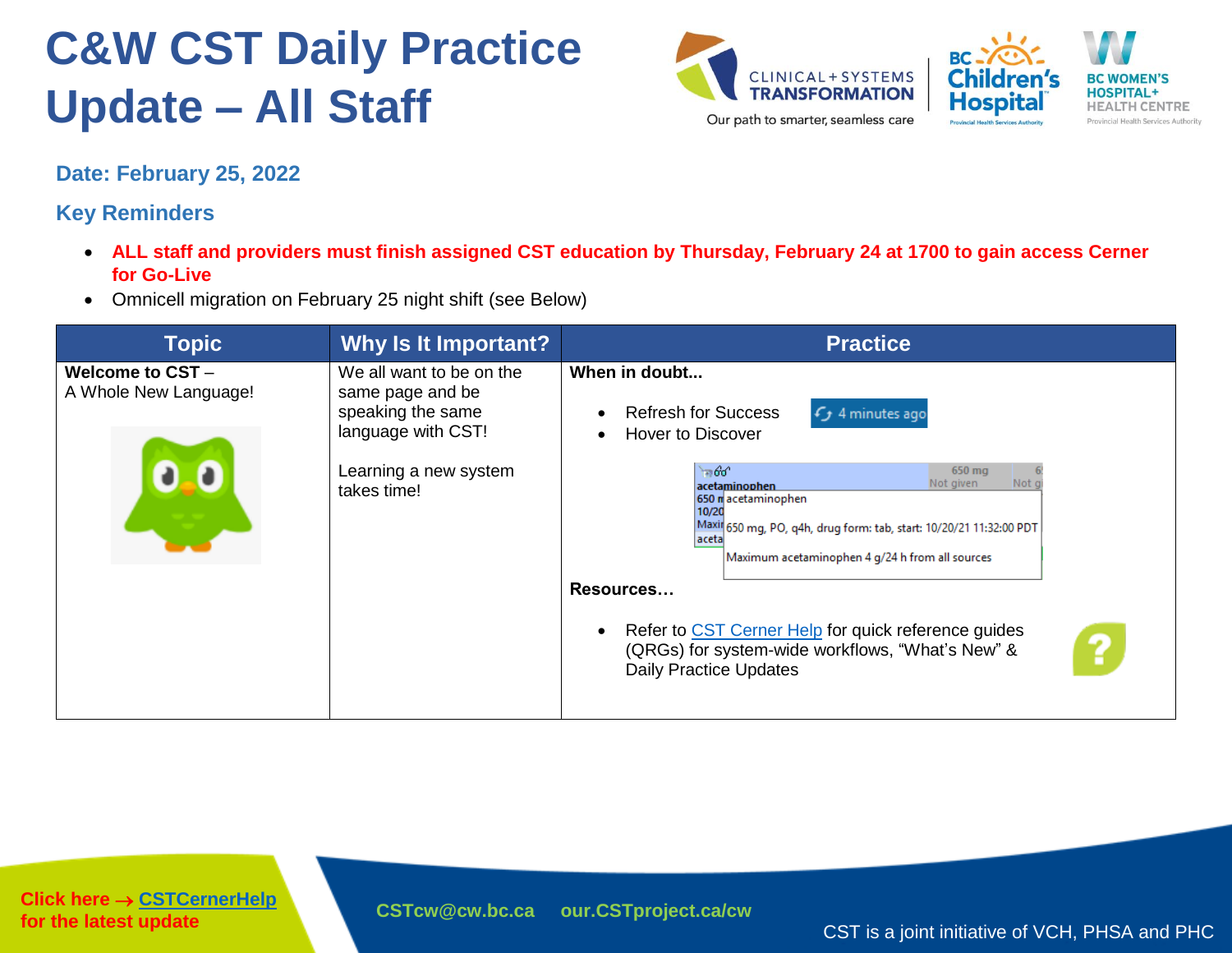



| <b>Topic</b>                                                                                                                                                                                                | <b>Why Is It Important?</b>                                                                                                                                              | <b>Practice</b>                                                                                                                                                                                                                                                                                                                                                                                                                                                                                                                                                                                                                                                  |
|-------------------------------------------------------------------------------------------------------------------------------------------------------------------------------------------------------------|--------------------------------------------------------------------------------------------------------------------------------------------------------------------------|------------------------------------------------------------------------------------------------------------------------------------------------------------------------------------------------------------------------------------------------------------------------------------------------------------------------------------------------------------------------------------------------------------------------------------------------------------------------------------------------------------------------------------------------------------------------------------------------------------------------------------------------------------------|
| <b>Access to CST Cerner</b>                                                                                                                                                                                 | All staff and providers <b>must</b><br>have completed their<br>assigned education and<br>training by Thursday 24th by<br>5pm to have access to CST<br>Cerner at Go-Live. | If you cannot access CST Cerner at Go-Live find an at the elbow support (red<br>shirt) and tell them your access is not working.<br>If you cannot access because you have not completed your training please<br>report to the CST Hub near the BCCH Gift Shop. You will need to complete<br>any outstanding eLearning, quizzes, or workflow reviews before returning to<br>your unit.<br>You will not be able to provide patient care until the training is complete.                                                                                                                                                                                            |
| <b>CST Cerner vs. CW Cerner</b><br>Legacy CW Powerchart<br><b>New CST Powerchart</b><br>terprise Apps <b>C.</b> CST Power Chart <b>P.</b> CW Power Chart<br><b>Right System,</b><br><b>Right Encounter!</b> | It is important to make sure<br>you are in the correct<br>system:<br><b>CST CERNER</b><br>= CW CERNER                                                                    | <b>CST Cerner Powerchart</b><br><b>Blue Title Bar</b><br>age Centre 53 Staff Assignment Case Selection 1. CareCompass<br>CareConnect<br>-& Communicate . a) Medical Record Request @ Preference Card Maintena<br>ent Health Education Materials 2 SHOP Guidelines and DSTs 2 UpToDate 2 PSLS<br><b>CW Cerner Powerchart</b><br>Purple Title Bar<br>tent List a Patient Access List in Scheduling LLIMessage Center Newton Messer   16 Docum.   0   26 GM & Up To Date<br>BENt il Calculator Mi Ad-loc Il Cream - A Communicate + al Medical Record Request (R) Explorer Menu in Scheduling<br>CST Cerner Help: <b>Find the Right Patient and Right Encounter</b> |

**Click here → [CSTCernerHelp](http://cstcernerhelp.healthcarebc.ca/#t%3DWhats_New%2FWhat_s_New.htm=&t=CST_Cerner_Help.htm) for the latest update**

**[CSTcw@cw.bc.ca](mailto:CSTcw@cw.bc.ca) [our.CSTproject.ca/cw](https://transformationcentral.vch.ca/cw)**

CST is a joint initiative of VCH, PHSA and PHC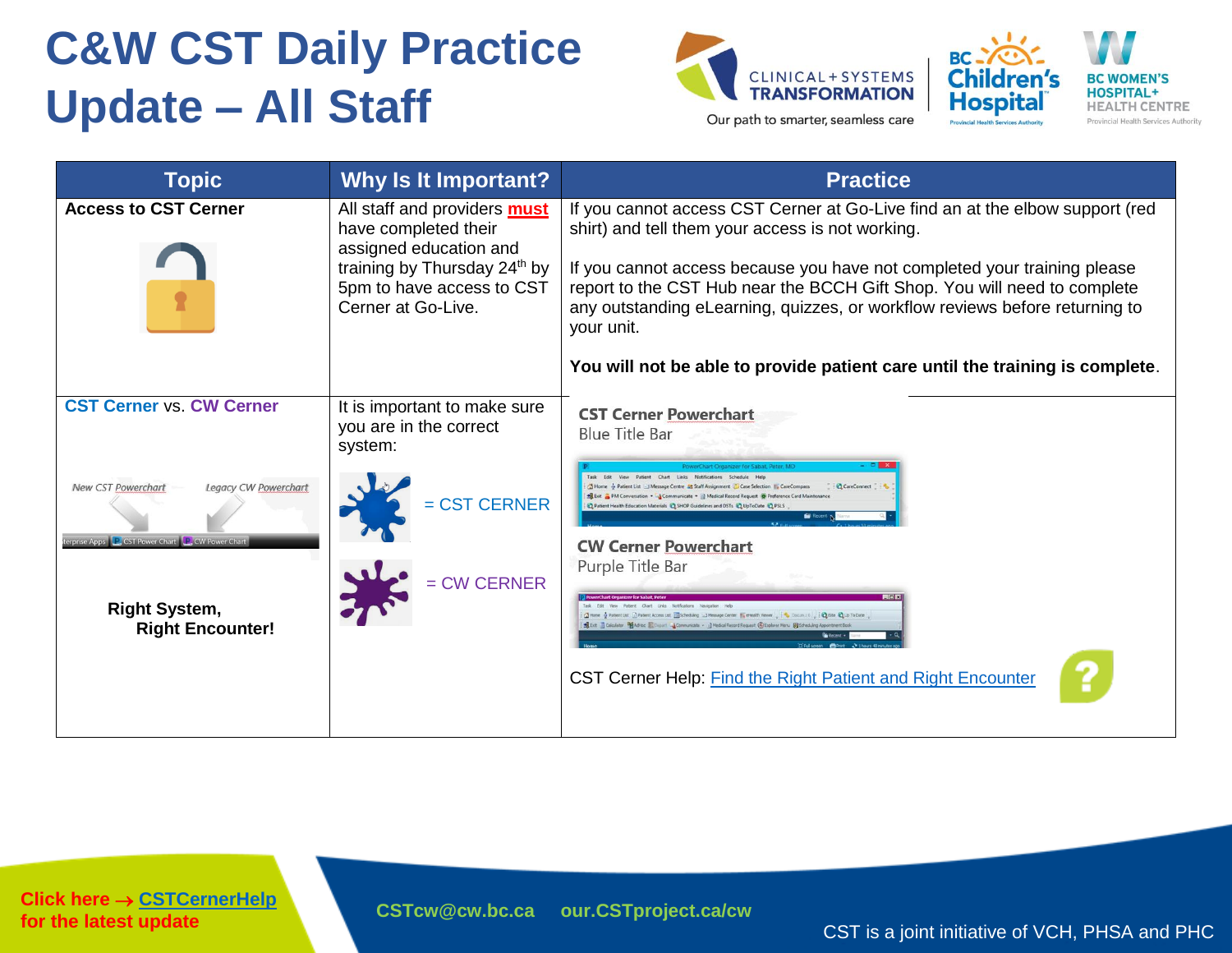



**Topic 6 Why Is It Important? Practice Practice Tap N Go Improved efficiency for** Log on with username/password once per shift to activate Tap. Use Tap N Go at any network computer for the rest of your shift for efficient logging in and out of computers. access. [Tap N Go FAQs](http://policyandorders.cw.bc.ca/resource-gallery/Documents/Website%20Administration/CW%20CST%20-%20Tap%20N%20Go%20FAQ.pdf) **Omnicell Omnicell Commission All Omnicells on campus** Reconcile discrepancies by 1645, February 25. will be migrating over to CST Cerner system on Follow usual downtime procedures February 25 night shift. [Omnicell Migration at Go-Live Preparation](http://policyandorders.cw.bc.ca/resource-gallery/Documents/CST/Omnicell%20Migration%20Go%20Live%20CST%20Practice%20Pointer.pdf) **Omnicell**<sup>®</sup> Staff will not be able to access each Omnicell for a [Omnicell Tips: Adding a Temporary Patient](http://policyandorders.cw.bc.ca/resource-gallery/Documents/CST/Omnicell_How%20to%20Add%20a%20Temporary%20Patient%20%28Pharmacy%20Instructions%20for%20Omnicell%20Migration%29.pdf) period of 10-15 minutes [Omnicell Tips: Adding a Fingerprint, Temporary User](http://policyandorders.cw.bc.ca/resource-gallery/Documents/CST/Omnicell%20Tip%20Sheet_Granting%20Access%20Add%20Fingerprint%20Add%20Temp%20Nurse.pdf) each. Alerts need to be verified in Review old chart (paper or CW Cerner) to verify and update alert as needed **Cutover Alerts**  within CST Cerner. (e.g. Violence, Care Plan) Cerner for information and safety. [CST Cerner Alerts Practice Update](http://policyandorders.cw.bc.ca/resource-gallery/Documents/CST/Cerner%20Alerts%20CW%20CST%20Practice%20Update.pdf)